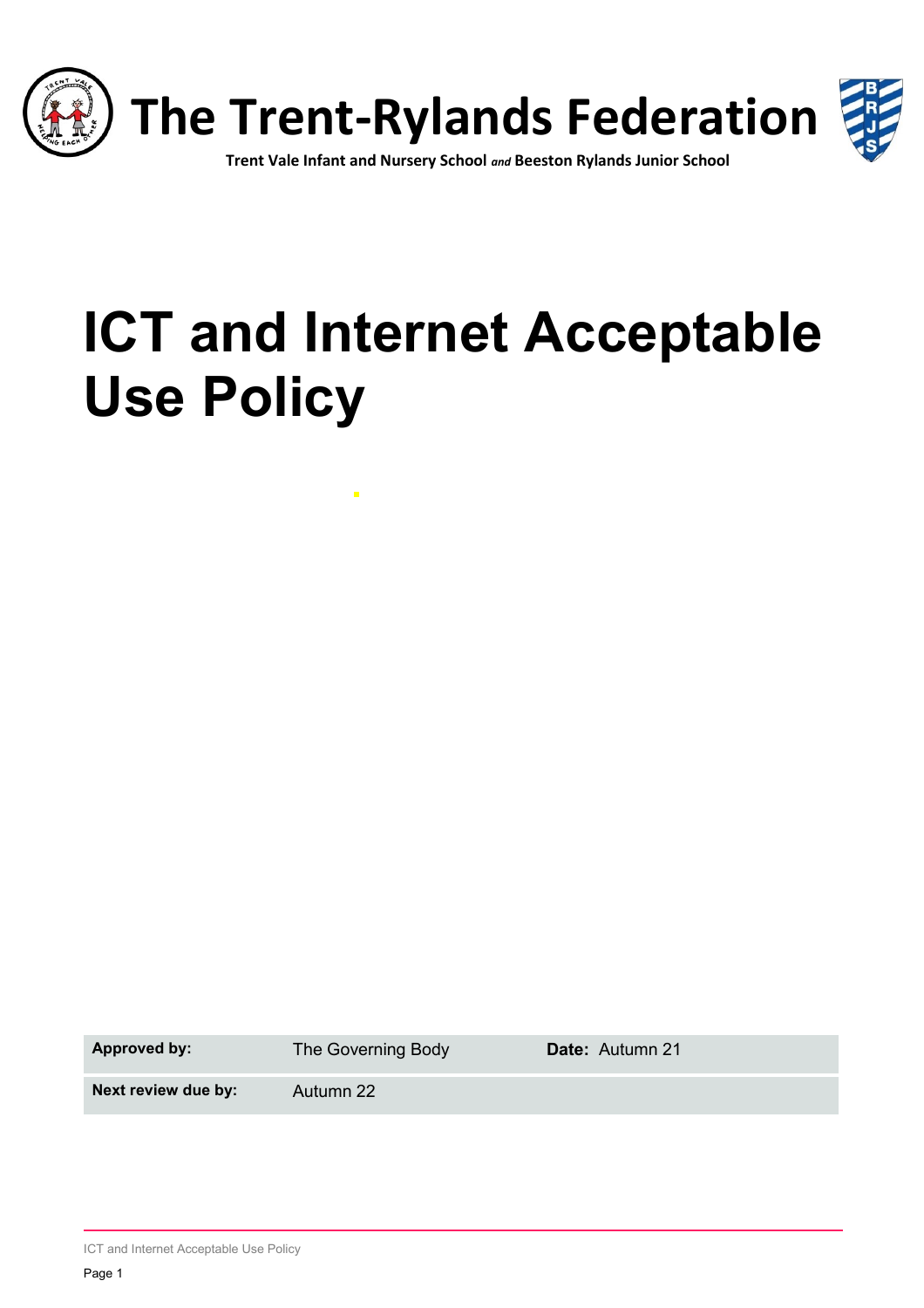# **Contents**

| Appendix 3: Acceptable use agreement for pupils at Beeston Rylands Junior School  Error! Bookmark<br>not defined. |  |
|-------------------------------------------------------------------------------------------------------------------|--|
| Appendix 4: Acceptable use agreement for staff, governors, volunteers and visitors  12                            |  |

# <span id="page-1-0"></span>**1. Introduction and aims**

ICT is an integral part of the way our school works, and is a critical resource for pupils, staff, governors, volunteers and visitors. It supports teaching and learning, pastoral and administrative functions of the school.

However, the ICT resources and facilities our school uses also pose risks to data protection, online safety and safeguarding.

This policy aims to:

- Set guidelines and rules on the use of school ICT resources for staff, pupils, parents and governors
- **Establish clear expectations for the way all members of the school community engage with each other** online
- Support the school's policy on data protection, online safety and safeguarding
- Prevent disruption to the school through the misuse, or attempted misuse, of ICT systems
- **B** Support the school in teaching pupils safe and effective internet and ICT use

This policy covers all users of our school's ICT facilities, including governors, staff, pupils, volunteers, contractors and visitors.

Breaches of this policy may be dealt with under our disciplinary procedure for staff and behaviour policy for pupils

# <span id="page-1-1"></span>**2. Relevant legislation and guidance**

This policy refers to, and complies with, the following legislation and guidance:

- **[Data Protection Act 2018](http://www.legislation.gov.uk/ukpga/2018/12/contents/enacted)**
- **[The General Data Protection Regulation](https://eur-lex.europa.eu/legal-content/EN/TXT/HTML/?uri=CELEX:32016R0679)**
- [Computer Misuse Act 1990](https://www.legislation.gov.uk/ukpga/1990/18/contents)
- [Human Rights Act 1998](https://www.legislation.gov.uk/ukpga/1998/42/contents)
- **[The Telecommunications \(Lawful Business Practice\) \(Interception of Communications\) Regulations 2000](https://www.legislation.gov.uk/uksi/2000/2699/regulation/3/made)**
- **[Education Act 2011](http://www.legislation.gov.uk/ukpga/2011/21/section/2/enacted)**
- **[Freedom of Information Act 2000](https://www.legislation.gov.uk/ukpga/2000/36/contents)**

ICT and Internet Acceptable Use Policy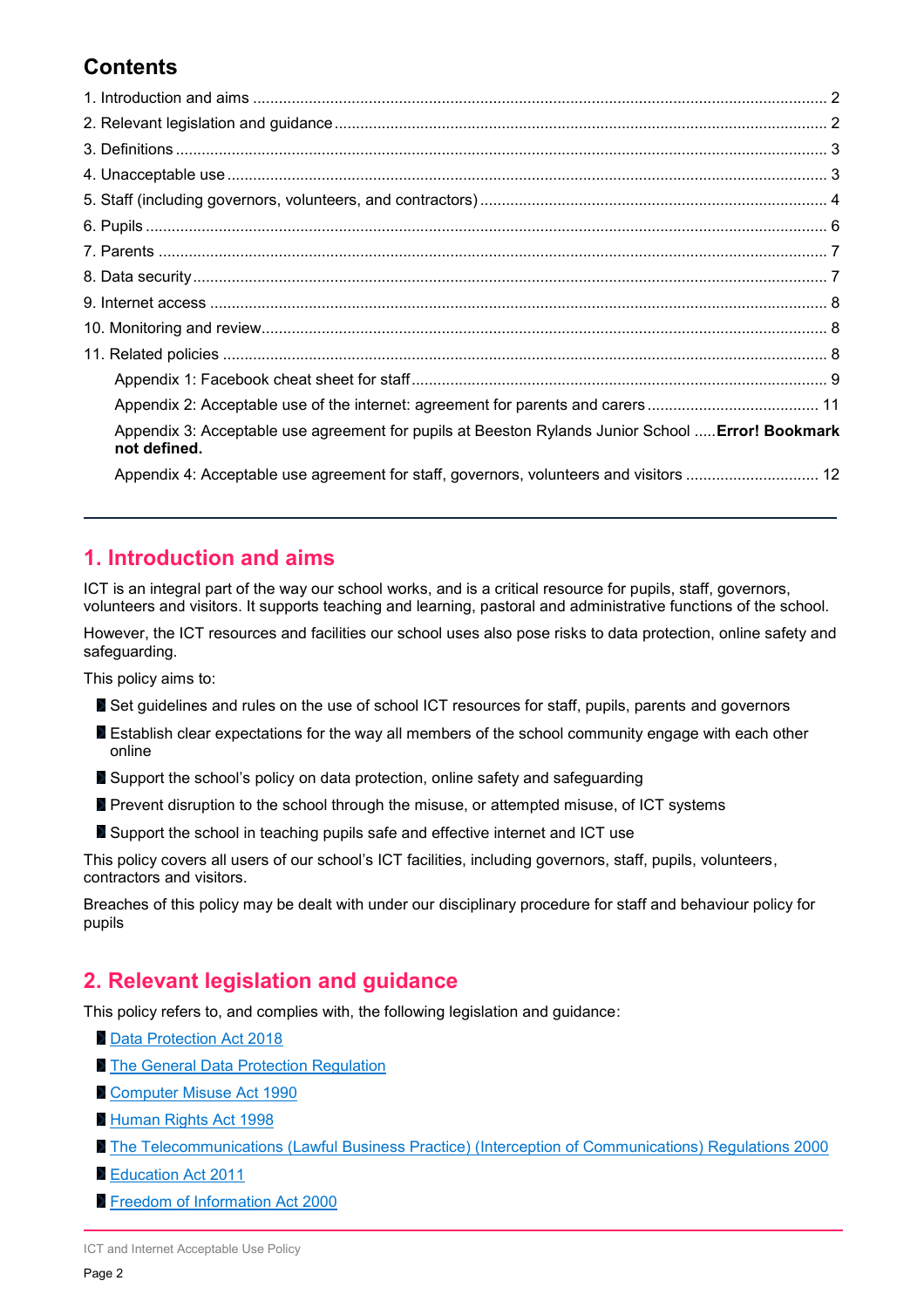- [The Education and Inspections Act 2006](https://www.legislation.gov.uk/ukpga/2006/40/part/7/chapter/1)
- **[Keeping Children Safe in Education 2018](https://www.gov.uk/government/publications/keeping-children-safe-in-education--2)**
- [Searching, screening and confiscation: advice for schools](https://www.gov.uk/government/publications/searching-screening-and-confiscation)

## <span id="page-2-0"></span>**3. Definitions**

- **"ICT facilities":** includes all facilities, systems and services including but not limited to network infrastructure, desktop computers, laptops, tablets, phones, music players or hardware, software, websites, web applications or services, and any device system or service which may become available in the future which is provided as part of the ICT service
- **"Users":** anyone authorised by the school to use the ICT facilities, including governors, staff, pupils, volunteers, contractors and visitors
- **"Personal use":** any use or activity not directly related to the users' employment, study or purpose
- **"Authorised personnel":** employees authorised by the school to perform systems administration and/or monitoring of the ICT facilities
- **"Materials":** files and data created using the ICT facilities including but not limited to documents, photos, audio, video, printed output, web pages, social networking sites, and blogs

## <span id="page-2-1"></span>**4. Unacceptable use**

The following is considered unacceptable use of the school's ICT facilities by any member of the school community. Any breach of this policy may result in disciplinary or behaviour proceedings (see section 4.2 below).

Unacceptable use of the school's ICT facilities includes:

- **Using the school's ICT facilities to breach intellectual property rights or copyright**
- **Using the school's ICT facilities to bully or harass someone else, or to promote unlawful discrimination**
- **B** Breaching the school's policies or procedures
- **Any illegal conduct, or statements which are deemed to be advocating illegal activity**
- Accessing, creating, storing, linking to or sending material that is pornographic, offensive, obscene or otherwise inappropriate
- **Activity which defames or disparages the school, or risks bringing the school into disrepute**
- **B** Sharing confidential information about the school, its pupils, or other members of the school community
- **E** Connecting any device to the school's ICT network without approval from authorised personnel
- **Setting up any software, applications or web services on the school's network without approval by** authorised personnel, or creating or using any program, tool or item of software designed to interfere with the functioning of the ICT facilities, accounts or data
- **B** Gaining, or attempting to gain, access to restricted areas of the network, or to any password-protected information, without approval from authorised personnel
- **Allowing, encouraging, or enabling others to gain (or attempt to gain) unauthorised access to the school's** ICT facilities
- **Causing intentional damage to ICT facilities**
- **Removing, deleting or disposing of ICT equipment, systems, programs or information without permission** by authorised personnel
- Causing a data breach by accessing, modifying, or sharing data (including personal data) to which a user is not supposed to have access, or without authorisation
- **Using inappropriate or offensive language**
- **Promoting a private business, unless that business is directly related to the school**
- Using websites or mechanisms to bypass the school's filtering mechanisms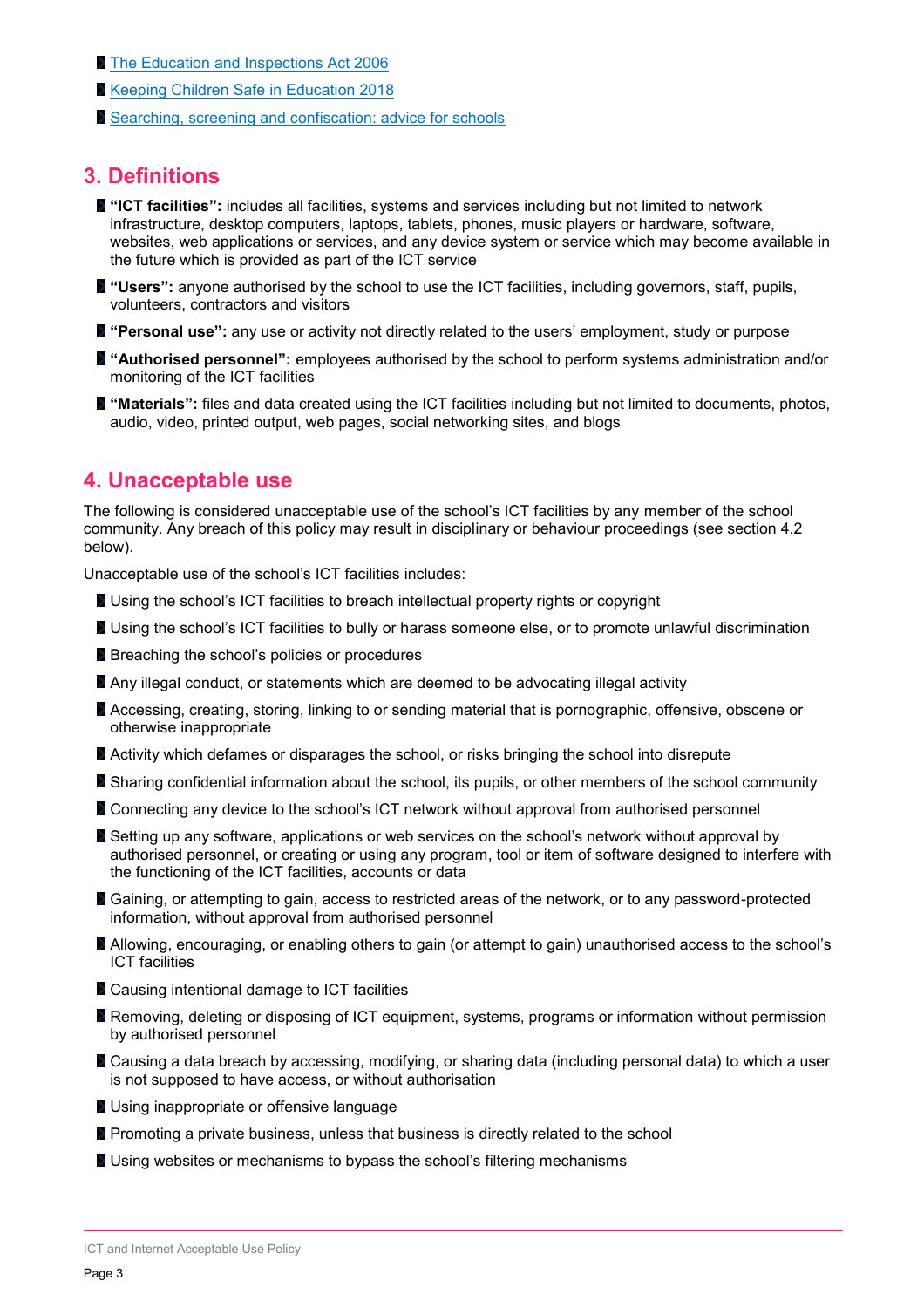This is not an exhaustive list. The school reserves the right to amend this list at any time. The Executive Headteacher or any other relevant member of staff will use professional judgement to determine whether any act or behaviour not on the list above is considered unacceptable use of the school's ICT facilities.

#### **4.1 Exceptions from unacceptable use**

Where the use of school ICT facilities is required for a purpose that would otherwise be considered an unacceptable use, exemptions to the policy may be granted at the Co- Head Teachers discretion. A request should be put in writing to the Co- Head Teachers and a written response will be given.

#### **4.2 Sanctions**

Pupils and staff who engage in any of the unacceptable activity listed above may face disciplinary action in line with the school's disciplinary procedure for staff and behaviour policy for pupils.

# <span id="page-3-0"></span>**5. Staff (including governors, volunteers, and contractors)**

#### **5.1 Access to school ICT facilities and materials**

Hancox IT manages access to the school's ICT facilities and materials for school staff. That includes, but is not limited to:

- Computers, tablets and other devices
- **Access permissions for certain programmes or files**

Staff will be provided with unique log-in/account information and passwords that they must use when accessing the school's ICT facilities.

Staff who have access to files they are not authorised to view or edit, or who need their access permissions updated or changed, should contact the Office Manager.

#### **5.1.1 Use of phones and email**

The school provides each member of staff with an email address.

This email account should be used for work purposes only.

All work-related business should be conducted using the email address the school has provided.

Staff must not share their personal email addresses with parents and pupils, and must not send any workrelated materials using their personal email account.

Staff must take care with the content of all email messages, as incorrect or improper statements can give rise to claims for discrimination, harassment, defamation, breach of confidentiality or breach of contract.

Email messages are required to be disclosed in legal proceedings or in response to requests from individuals under the Data Protection Act 2018 in the same way as paper documents. Deletion from a user's inbox does not mean that an email cannot be recovered for the purposes of disclosure. All email messages should be treated as potentially retrievable.

Staff must take extra care when sending sensitive or confidential information by email. Any attachments containing sensitive or confidential information should be encrypted so that the information is only accessible by the intended recipient.

If staff receive an email in error, the sender should be informed and the email deleted. If the email contains sensitive or confidential information, the user must not make use of that information or disclose that information.

If staff send an email in error which contains the personal information of another person, they must inform the Executive Headteacher immediately and follow our data breach procedure.

Staff must not give their personal phone numbers to parents or pupils.

School phones must not be used for personal matters.

All non-standard recordings of phone conversations must be pre-approved, and consent obtained from all parties involved.

#### **5.2 Personal use**

ICT and Internet Acceptable Use Policy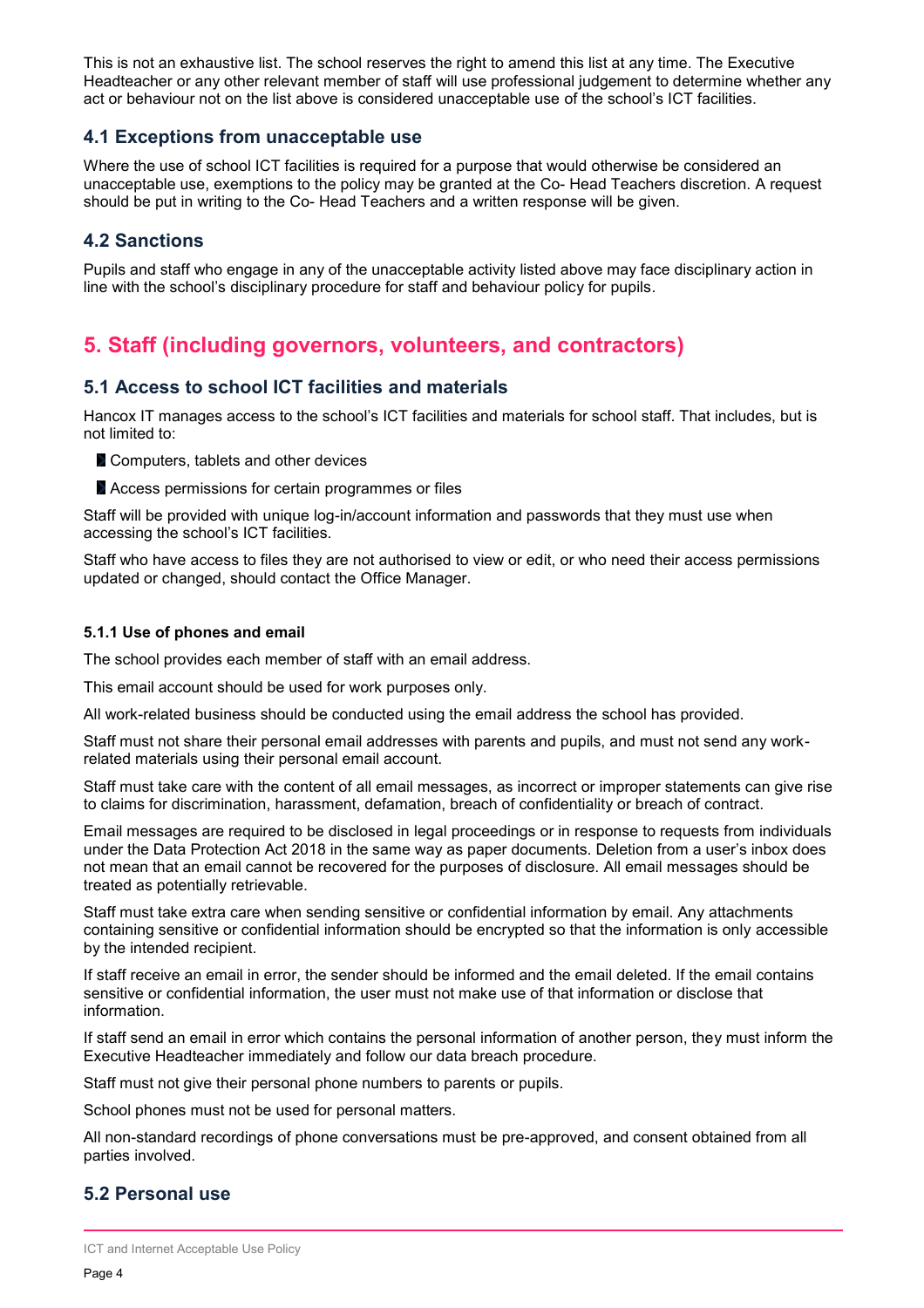Staff are permitted to occasionally use school ICT facilities for personal use subject to certain conditions set out below. Personal use of ICT facilities must not be overused or abused. The Co- Head Teachers may withdraw permission for it at any time or restrict access at their discretion.

Personal use is permitted provided that such use:

- **Does not take place during teaching time**
- Does not constitute 'unacceptable use', as defined in section 4
- **Takes place when no pupils are present**
- **Does not interfere with their jobs, or prevent other staff or pupils from using the facilities for work or** educational purposes

Staff may not use the school's ICT facilities to store personal non-work-related information or materials (such as music, videos, or photos).

Staff should be aware that use of the school's ICT facilities for personal use may put personal communications within the scope of the school's ICT monitoring activities (see section 5.5). Where breaches of this policy are found, disciplinary action may be taken.

Staff should be aware that personal use of ICT (even when not using school ICT facilities) can impact on their employment by, for instance putting personal details in the public domain, where pupils and parents could see them.

Staff should take care to follow the school's guidelines on social media (see appendix 1) and use of email (see section 5.1.1) to protect themselves online and avoid compromising their professional integrity.

## **5.2.1 Personal social media accounts**

Members of staff should ensure that their use of social media, either for work or personal purposes, is appropriate at all times.

The school has guidelines for staff on appropriate security settings for Facebook accounts (see appendix 1).

#### **5.3 Remote access**

We allow staff to access the school's ICT facilities and materials remotely. This is managed and supported by Hancox IT.

Staff accessing the school's ICT facilities and materials remotely must abide by the same rules as those accessing the facilities and materials on-site. Staff must be particularly vigilant if they use the school's ICT facilities outside the school and take such precautions as the school require from time to time against importing viruses or compromising system security.

Our ICT facilities contain information which is confidential and/or subject to data protection legislation. Such information must be treated with extreme care and in accordance with our data protection policy.

#### **5.4 School social media accounts**

School does not have any social media accounts

#### **5.5 Monitoring of school network and use of ICT facilities**

The school reserves the right to monitor the use of its ICT facilities and network. This includes, but is not limited to, monitoring of:

- **Internet sites visited**
- **Bandwidth usage**
- **Email accounts**
- **Telephone calls**
- **User activity/access logs**
- **Any other electronic communications**

Only authorised ICT staff may inspect, monitor, intercept, assess, record and disclose the above, to the extent permitted by law.

The school monitors ICT use in order to: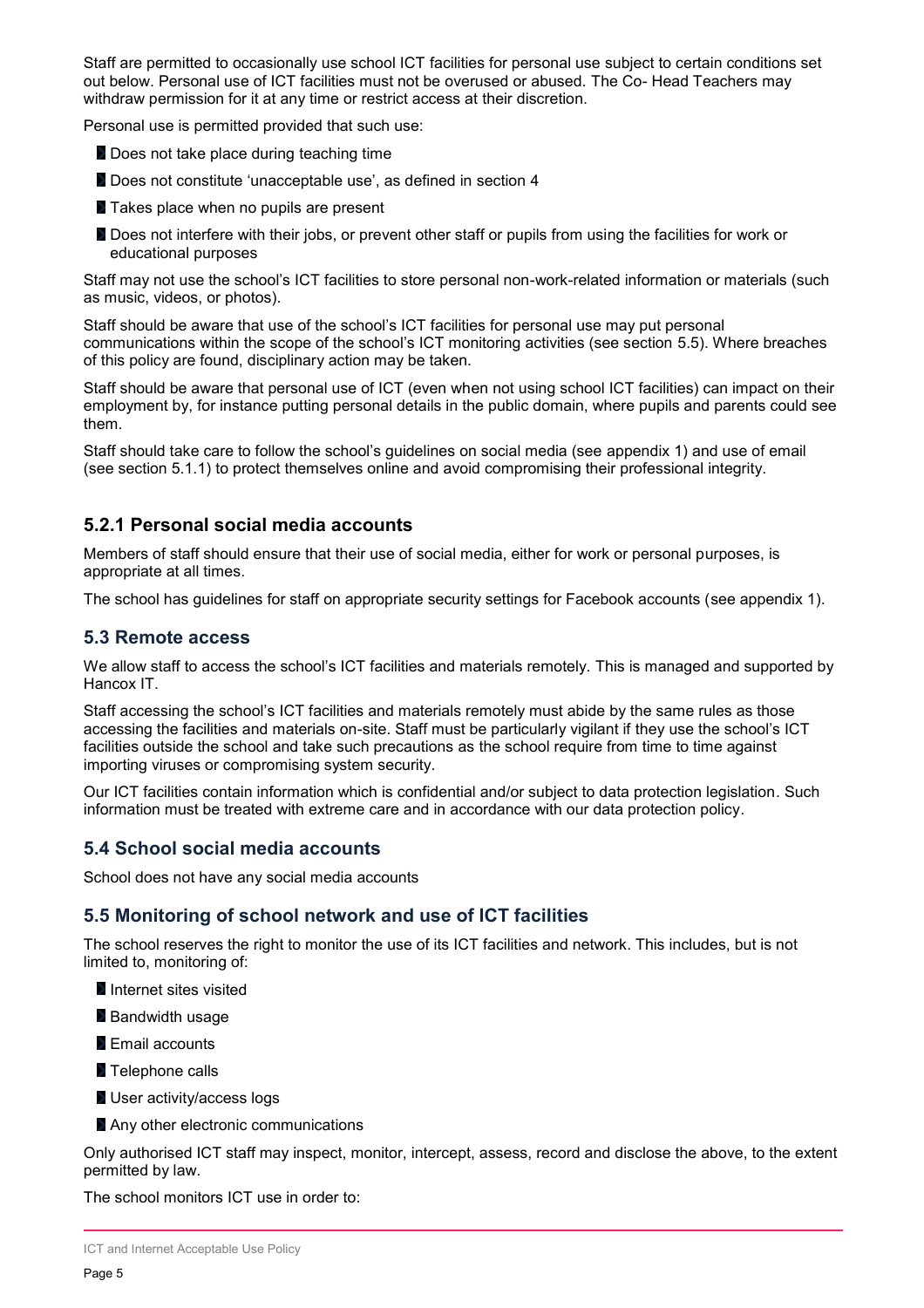- **Obtain information related to school business**
- Investigate compliance with school policies, procedures and standards
- **Ensure effective school and ICT operation**
- Conduct training or quality control exercises
- **Prevent or detect crime**
- **Comply with a subject access request, Freedom of Information Act request, or any other legal obligation**

# <span id="page-5-0"></span>**6. Pupils**

#### **6.1 Access to ICT facilities**

Computers and the school's ICT equipment are available to pupils only under the supervision of staff

#### **6.2 Search and deletion**

Under the Education Act 2011, and in line with the Department for Education's [guidance on searching,](https://www.gov.uk/government/publications/searching-screening-and-confiscation)  [screening and confiscation](https://www.gov.uk/government/publications/searching-screening-and-confiscation), the school has the right to search pupils' phones, computers or other devices for pornographic images or any other data or items banned under school rules or legislation.

The school can, and will, delete files and data found on searched devices if we believe the data or file has been, or could be, used to disrupt teaching or break the school's rules.

#### **6.3 Unacceptable use of ICT and the internet outside of school**

The school will sanction pupils, in line with the behaviour policy if a pupil engages in any of the following **at any time** (even if they are not on school premises):

- Using ICT or the internet to breach intellectual property rights or copyright
- **Using ICT or the internet to bully or harass someone else, or to promote unlawful discrimination**
- **B** Breaching the school's policies or procedures
- **Any illegal conduct, or statements which are deemed to be advocating illegal activity**
- Accessing, creating, storing, linking to or sending material that is pornographic, offensive, obscene or otherwise inappropriate
- **Activity which defames or disparages the school, or risks bringing the school into disrepute**
- **B** Sharing confidential information about the school, other pupils, or other members of the school community
- **Gaining or attempting to gain access to restricted areas of the network, or to any password protected** information, without approval from authorised personnel
- **Allowing, encouraging, or enabling others to gain (or attempt to gain) unauthorised access to the school's** ICT facilities
- **Causing intentional damage to ICT facilities or materials**
- Causing a data breach by accessing, modifying, or sharing data (including personal data) to which a user is not supposed to have access, or without authorisation
- <span id="page-5-1"></span>Using inappropriate or offensive language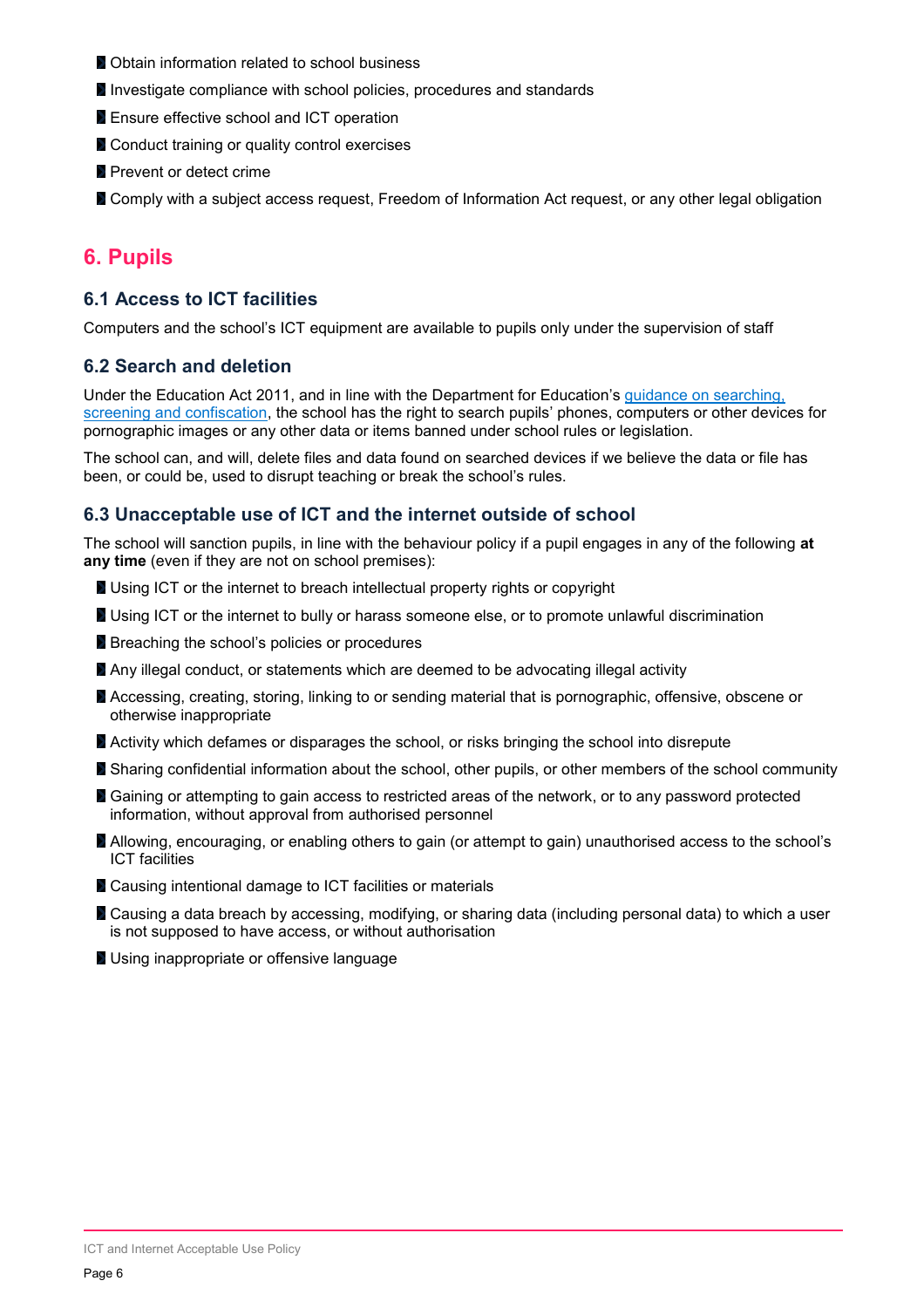# **7. Parents**

## **7.1 Access to ICT facilities and materials**

Parents do not have access to the school's ICT facilities as a matter of course.

However, parents working for, or with, the school in an official capacity (for instance, as a volunteer) may be granted an appropriate level of access, or be permitted to use the school's facilities at the Executive Headteacher's discretion.

Where parents are granted access in this way, they must abide by this policy as it applies to staff.

#### **7.2 Communicating with or about the school online**

We believe it is important to model for pupils, and help them learn, how to communicate respectfully with, and about, others online.

Parents play a vital role in helping model this behaviour for their children, especially when communicating with the school through our website and social media channels.

We ask parents to sign the agreement in appendix 2.

# <span id="page-6-0"></span>**8. Data security**

The school takes steps to protect the security of its computing resources, data and user accounts. However, the school cannot guarantee security. Staff, pupils, parents and others who use the school's ICT facilities should use safe computing practices at all times.

#### **8.1 Passwords**

All users of the school's ICT facilities should set strong passwords for their accounts and keep these passwords secure.

Users are responsible for the security of their passwords and accounts, and for setting permissions for accounts and files they control.

Members of staff or pupils who disclose account or password information may face disciplinary action. Parents or volunteers who disclose account or password information may have their access rights revoked.

#### **8.2 Software updates, firewalls, and anti-virus software**

All of the school's ICT devices that support software updates, security updates, and anti-virus products will be configured to perform such updates regularly or automatically.

Users must not circumvent or make any attempt to circumvent the administrative, physical and technical safeguards we implement and maintain to protect personal data and the school's ICT facilities.

Any personal devices using the school's network must all be configured in this way.

#### **8.3 Data protection**

All personal data must be processed and stored in line with data protection regulations and the school's data protection policy.

#### **8.4 Access to facilities and materials**

All users of the school's ICT facilities will have clearly defined access rights to school systems, files and devices.

These access rights are managed by Hancox IT.

Users should not access, or attempt to access, systems, files or devices to which they have not been granted access. If access is provided in error, or if something a user should not have access to is shared with them, they should alert the Executive Headteacher immediately.

Users should always log out of systems and lock their equipment when they are not in use to avoid any unauthorised access. Equipment and systems should always be logged out of and closed down completely at the end of each working day.

# **8.5 Encryption**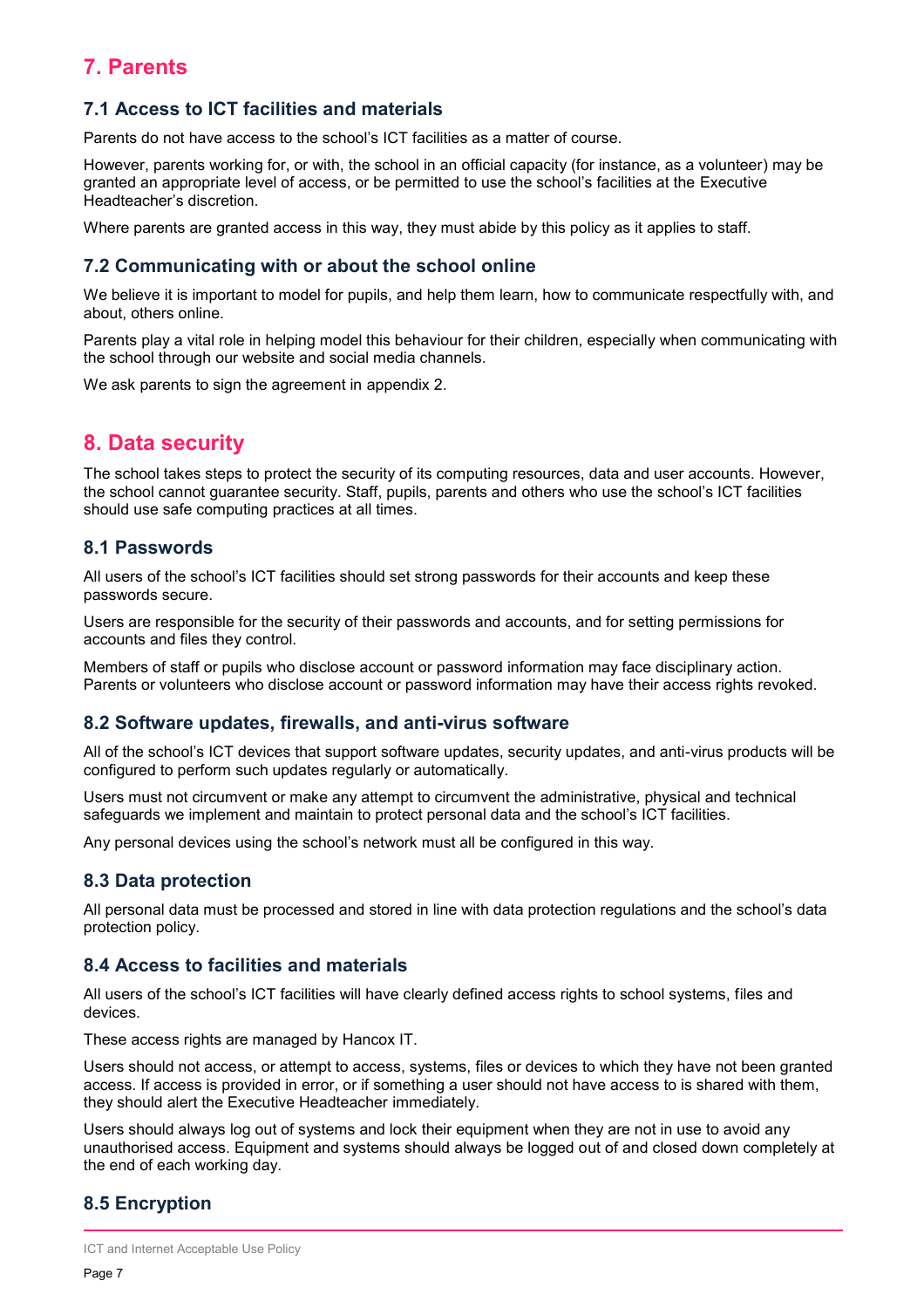The school ensures that its devices and systems have an appropriate level of encryption.

School staff may only use personal devices (including computers and USB drives) to access school data, work remotely, or take personal data (such as pupil information) out of school if they have been specifically authorised to do so by the Executive Headteacher.

Use of such personal devices will only be authorised if the devices have appropriate levels of security and encryption, as defined by the Executive headteacher.

# <span id="page-7-0"></span>**9. Internet access**

The school wireless internet connection is secured and uses appropriate levels of filtering as provided through Hancox IT.

# **9.1 Pupils**

Pupils do not have access to the school wi fi on their personal devices.

## **9.2 Parents and visitors**

Parents and visitors to the school will not be permitted to use the school's wifi unless specific authorisation is granted by the Executive Headteacher.

The Executive Headteacher will only grant authorisation if:

- **Parents are working with the school in an official capacity (e.g. as a volunteer)**
- **N** Visitors need to access the school's wifi in order to fulfil the purpose of their visit (for instance, to access materials stored on personal devices as part of a presentation or lesson plan)
- **Members of the Governing Body**
- Students on placement or conducting research

Staff must not give the wifi password to anyone who is not authorised to have it. Doing so could result in disciplinary action.

# <span id="page-7-1"></span>**10. Monitoring and review**

The Executive Headteacher and ICT subject leader monitor the implementation of this policy, including ensuring that it is updated to reflect the needs and circumstances of the school.

This policy will be reviewed annually

The Governing Body is responsible for approving this policy.

# <span id="page-7-2"></span>**11. Related policies**

This policy should be read alongside the school's policies on:

- Online safety
- Safeguarding and child protection
- Behaviour
- Staff discipline
- Data protection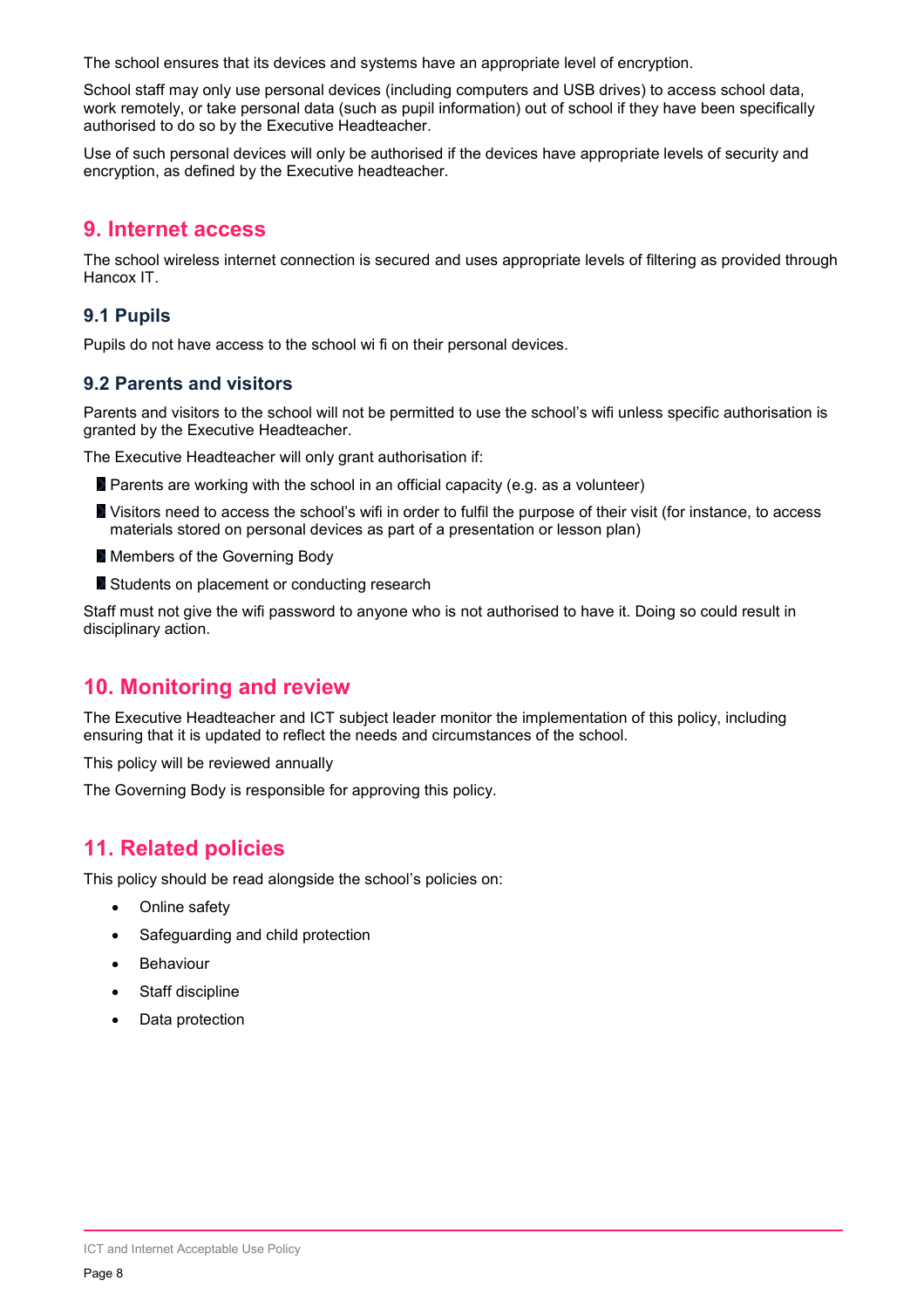#### **Don't accept friend requests from pupils on social media**

<span id="page-8-0"></span>**Other social networking sites such as LinkedIn and Twitter have different settings and considerations and staff should make sure they are aware of these for each site they use and adjust their settings accordingly ensuring their conduct on any such site does not bring the school into disrepute.**

#### **10 rules for school staff on Facebook**

- 1. Consider changing your display name use your first and middle name, use a maiden name, or put your surname backwards instead
- 2. Change your profile picture to something unidentifiable, or if not, ensure that the image is professional
- 3. Check your privacy settings regularly
- 4. Be careful about tagging other staff members in images or posts
- 5. Don't share anything publicly that you wouldn't be just as happy showing your pupils
- 6. Don't use social media sites during school hours
- 7. Don't make comments about your job, your colleagues, our school or your pupils online once it's out there, it's out there
- 8. Don't associate yourself with the school on your profile (e.g. by setting it as your workplace, or by 'checking in' at a school event)
- 9. Don't link your work email address to your social media accounts. Anyone who has this address (or your personal email address/mobile number) is able to find you using this information
- 10. Consider uninstalling the Facebook app from your phone. The app recognises wifi connections and makes friend suggestions based on who else uses the same wifi connection (such as parents or pupils)

## **Check your privacy settings**

- Change the visibility of your posts and photos to **'Friends only'**, rather than 'Friends of friends'. Otherwise, pupils and their families may still be able to read your posts, see things you've shared and look at your pictures if they're friends with anybody on your contacts list
- **Don't forget to check your old posts and photos** go to [bit.ly/2MdQXMN](https://www.facebook.com/help/iphone-app/236898969688346?helpref=uf_permalink) to find out how to limit the visibility of previous posts
- The public may still be able to see posts you've **'liked'**, even if your profile settings are private, because this depends on the privacy settings of the original poster
- **Google your name** to see what information about you is visible to the public
- **Prevent search engines from indexing your profile so that people can't <b>search for you by name** go to [bit.ly/2zMdVht t](https://www.facebook.com/help/124518907626945?helpref=faq_content)o find out how to do this
- **Remember that some information is always public**; your display name, profile picture, cover photo, user ID (in the URL for your profile), country, age range and gender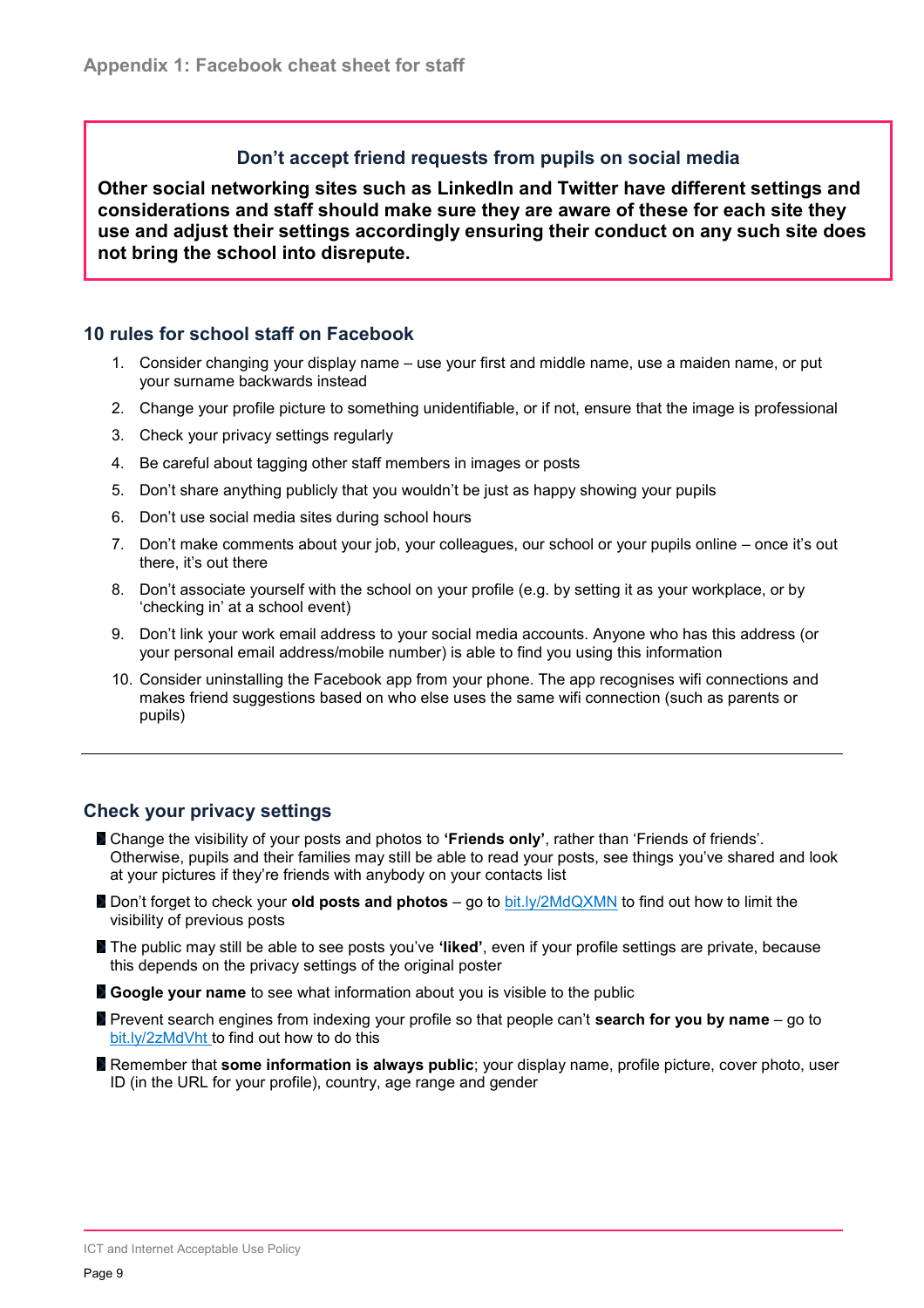## **What do to if…**

#### **A pupil adds you on social media**

- In the first instance, ignore and delete the request. Block the pupil from viewing your profile
- **Check your privacy settings again, and consider changing your display name or profile picture**
- If the pupil asks you about the friend request in person, tell them that you're not allowed to accept friend requests from pupils and that if they persist, you'll have to notify senior leadership and/or their parents. If the pupil persists, take a screenshot of their request and any accompanying messages
- **Notify the senior leadership team or the Executive Headteacher about what's happening**

#### **A parent adds you on social media**

If it is at your discretion whether to respond. Bear in mind that:

- Responding to one parent's friend request or message might set an unwelcome precedent for both you and other teachers at the school
- Pupils may then have indirect access through their parent's account to anything you post, share, comment on or are tagged in
- If you wish to decline the offer or ignore the message, consider drafting a stock response to let the parent know that you're doing so

#### **You're being harassed on social media, or somebody is spreading something offensive about you**

- **Do not** retaliate or respond in any way
- Save evidence of any abuse by taking screenshots and recording the time and date it occurred
- **Report the material to Facebook or the relevant social network and ask them to remove it**
- If the perpetrator is a current pupil or staff member, our mediation and disciplinary procedures are usually sufficient to deal with online incidents
- If the perpetrator is a parent or other external adult, a senior member of staff should invite them to a meeting to address any reasonable concerns or complaints and/or request they remove the offending comments or material
- If the comments are racist, sexist, of a sexual nature or constitute a hate crime, you or a senior leader should consider contacting the police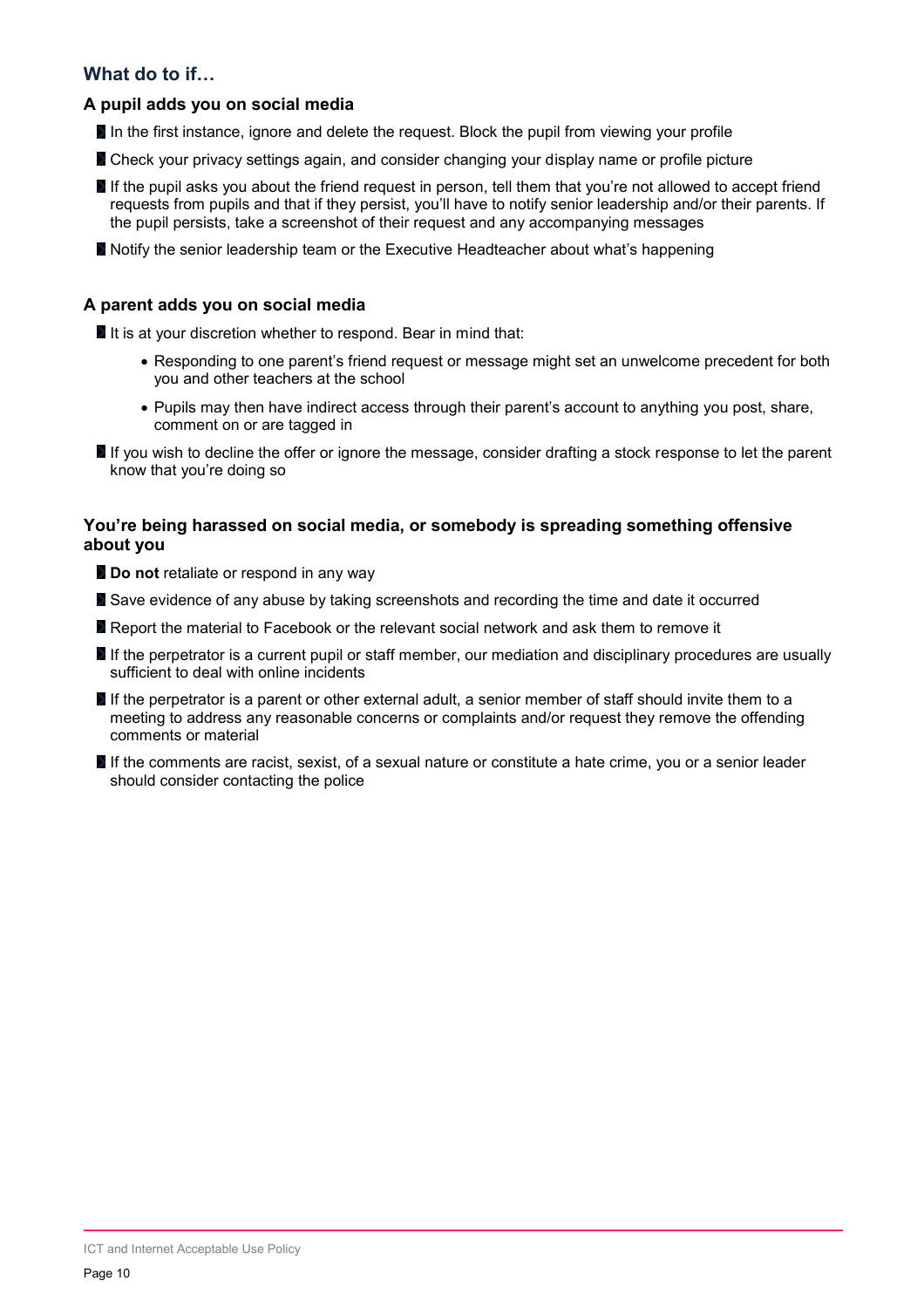#### <span id="page-10-0"></span>**Acceptable use of the internet: agreement for parents and carers**

#### **Name of parent/carer:**

#### **Name of child:**

Online channels are an important way for parents/carers to communicate with, or about, our school. The school uses the following channels:

- Email/text groups for parents (for school announcements and information)
- Our website

Parents/carers also set up independent channels to help them stay on top of what's happening in their child's class. For example, class/year Facebook groups, email groups, or chats (through apps such as WhatsApp).

When communicating with the school via official communication channels, or using private/independent channels to talk about the school, I will:

- Be respectful towards members of staff, and the school, at all times
- Be respectful of other parents/carers and children
- Direct any complaints or concerns through the school's official channels, so they can be dealt with in line with the school's complaints procedure

I will not:

- Use private groups, the school's Facebook page, or personal social media to complain about or criticise members of staff. This is not constructive and the school can't improve or address issues if they aren't raised in an appropriate way
- Use private groups, the school's Facebook page, or personal social media to complain about, or try to resolve, a behaviour issue involving other pupils. I will contact the school and speak to the appropriate member of staff if I'm aware of a specific behaviour issue or incident
- Upload or share photos or videos on social media of any child other than my own, unless I have the permission of other children's parents/carers

| Signed: | Date: |
|---------|-------|
|         |       |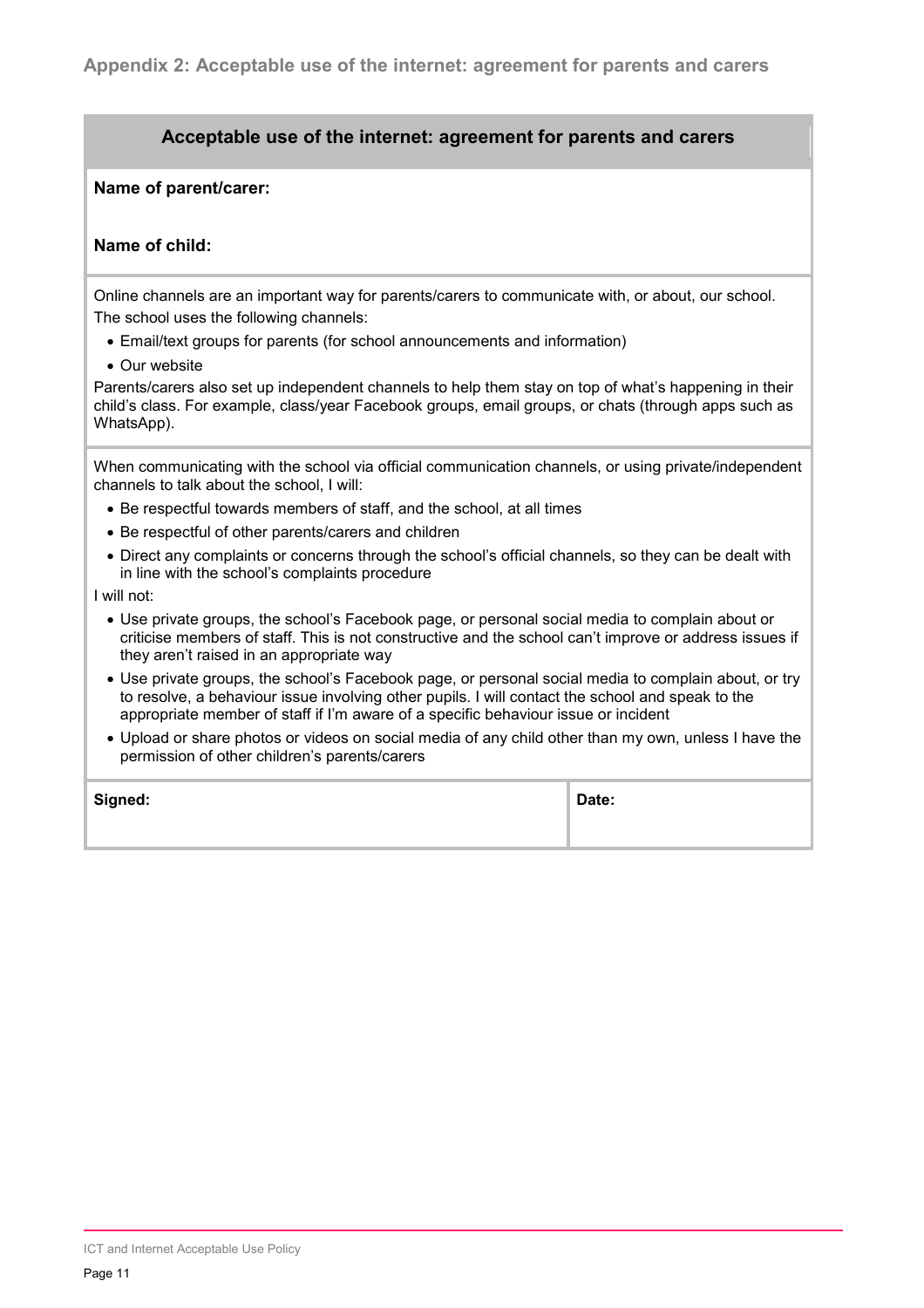## <span id="page-11-0"></span>**Acceptable use of the school's ICT facilities and internet: agreement for pupils and parents/carers**

#### **Name of pupil:**

#### **When I use the school's ICT facilities (like computers and equipment) and get on the internet in school, I will not:**

- Use them without asking a teacher first, or without a teacher in the room with me
- Use them to break school rules
- Go on any inappropriate websites
- Go on Facebook or other social networking sites (unless my teacher said I could as part of a lesson)
- Use chat rooms
- Open any attachments in emails, or click any links in emails, without checking with a teacher first
- Use mean or rude language when talking to other people online or in emails
- Share my password with others or log in using someone else's name or password
- Bully other people

I understand that the school will check the websites I visit and how I use the school's computers and equipment. This is so that they can help keep me safe and make sure I'm following the rules.

I will tell a teacher or a member of staff I know immediately if I find anything on a school computer or online that upsets me, or that I know is mean or wrong.

I will always be responsible when I use the school's ICT systems and internet.

I understand that the school can discipline me if I do certain unacceptable things online, even if I'm not in school when I do them.

| Signed (pupil): | Date: |
|-----------------|-------|
|                 |       |

**Parent/carer agreement:** I agree that my child can use the school's ICT systems and internet when appropriately supervised by a member of school staff. I agree to the conditions set out above for pupils using the school's ICT systems and internet, and for using personal electronic devices in school, and will make sure my child understands these.

| Signed (parent/carer): | Date: |
|------------------------|-------|
|                        |       |